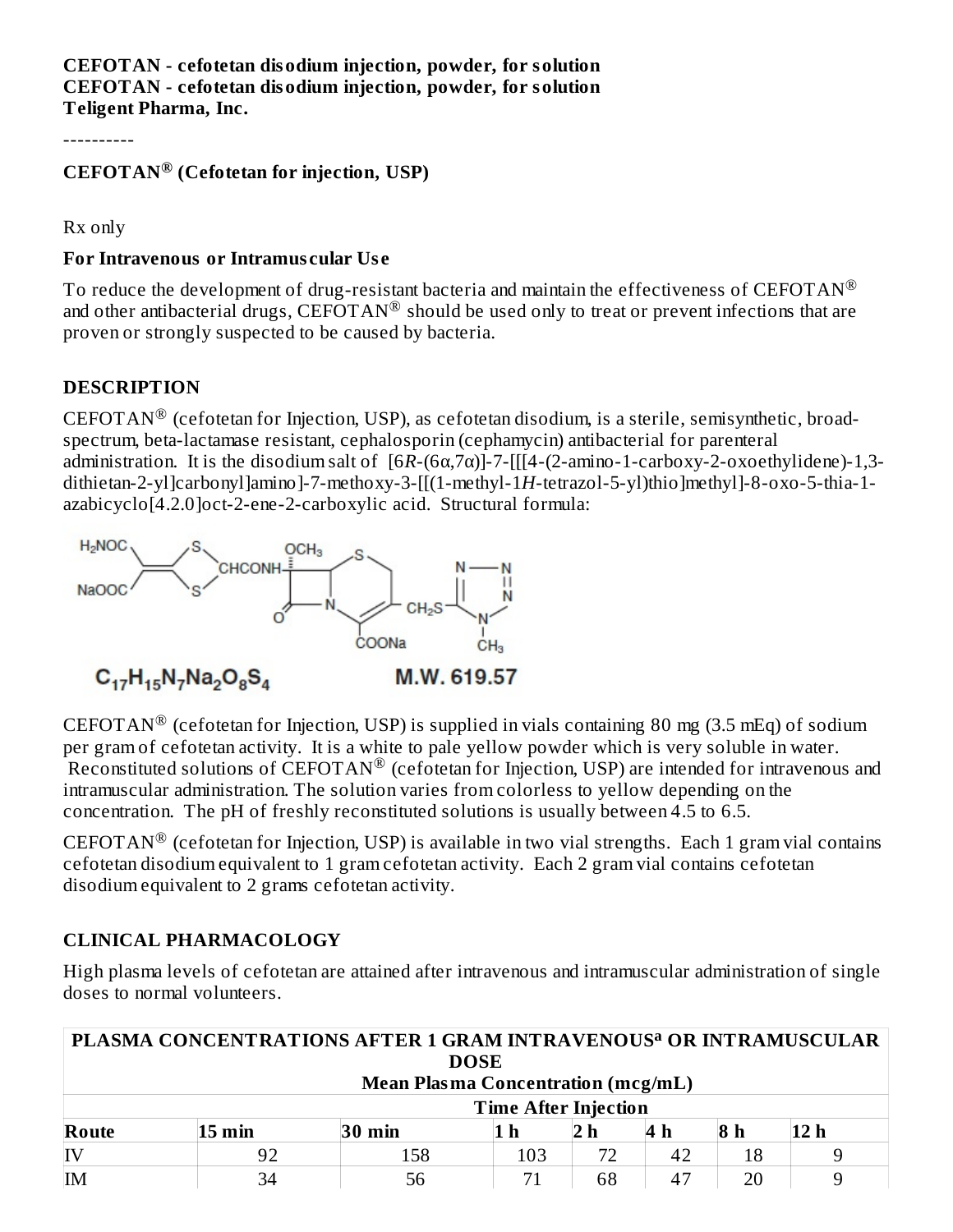| $\vert a \vert$ 30-minute infusion           |                                                                              |                                                            |                                           |     |     |                |                 |  |
|----------------------------------------------|------------------------------------------------------------------------------|------------------------------------------------------------|-------------------------------------------|-----|-----|----------------|-----------------|--|
|                                              | PLASMA CONCENTRATIONS AFTER 2 GRAM INTRAVENOUS <sup>a</sup> OR INTRAMUSCULAR |                                                            |                                           |     |     |                |                 |  |
|                                              |                                                                              |                                                            | <b>DOSE</b>                               |     |     |                |                 |  |
|                                              |                                                                              |                                                            | <b>Mean Plasma Concentration (mcg/mL)</b> |     |     |                |                 |  |
|                                              | <b>Time After Injection</b>                                                  |                                                            |                                           |     |     |                |                 |  |
| Route                                        | $5 \text{ min}$                                                              | $10 \text{ min}$                                           | 1 h                                       | 3 h | 5 h | 9 <sub>h</sub> | 12 <sub>h</sub> |  |
| IV                                           | 237                                                                          | 223                                                        | 135                                       | 74  | 48  | 22             | 12 <sub>b</sub> |  |
| IM                                           |                                                                              | 20                                                         | 75                                        | 91  | 69  | 33             | 19              |  |
| $\vert$ <sup>a</sup> Injected over 3 minutes |                                                                              |                                                            |                                           |     |     |                |                 |  |
|                                              |                                                                              | $\mathbb{P}$ Concentrations estimated from regression line |                                           |     |     |                |                 |  |

IM 34 56 71 68 71 68 71 68 71 68 71 68 71 68 71 68 71 68 71 68 71 68 71 68 71 68 71 68 71 68 71 68 71 68 71 68

Repeated administration of CEFOTAN $^{\circledR}$  does not result in accumulation of the drug in normal subjects.

# **Distribution**

Cefotetan is 88% plasma protein bound.

Therapeutic concentrations of cefotetan are achieved in many body tissues and fluids including:

| skin              | ureter                 |
|-------------------|------------------------|
| muscle            | bladder                |
| fat               | maxillary sinus mucosa |
| myometrium tonsil |                        |
| endometriumbile   |                        |
| cervix            | peritoneal fluid       |
| ovary             | umbilical cord serum   |
| kidney            | amniotic fluid         |

# **Metabolism and Excretion**

The plasma elimination half-life of cefotetan is 3 to 4.6 hours after either intravenous or intramuscular administration.

No active metabolites of cefotetan have been detected; however, small amounts (less than 7%) of cefotetan in plasma and urine may be converted to its tautomer, which has antimicrobial activity similar to the parent drug.

In normal patients, from 51% to 81% of an administered dose of CEFOTAN® is excreted unchanged by the kidneys over a 24-hour period, which results in high and prolonged urinary concentrations. Following intravenous doses of 1 gram and 2 grams, urinary concentrations are highest during the first hour and reach concentrations of approximately 1700 and 3500 mcg/mL, respectively.

# **Specific Populations**

# *Patients with Renal Impairment*

In volunteers with reduced renal function, the plasma half-life of cefotetan is prolonged. The mean terminal half-life increases with declining renal function, from approximately 4 hours in volunteers with normal renal function to about 10 hours in those with moderate renal impairment. There is a linear correlation between the systemic clearance of cefotetan and creatinine clearance. When renal function is impaired, a reduced dosing schedule based on creatinine clearance must be used (see DOSAGE AND ADMINISTRATION).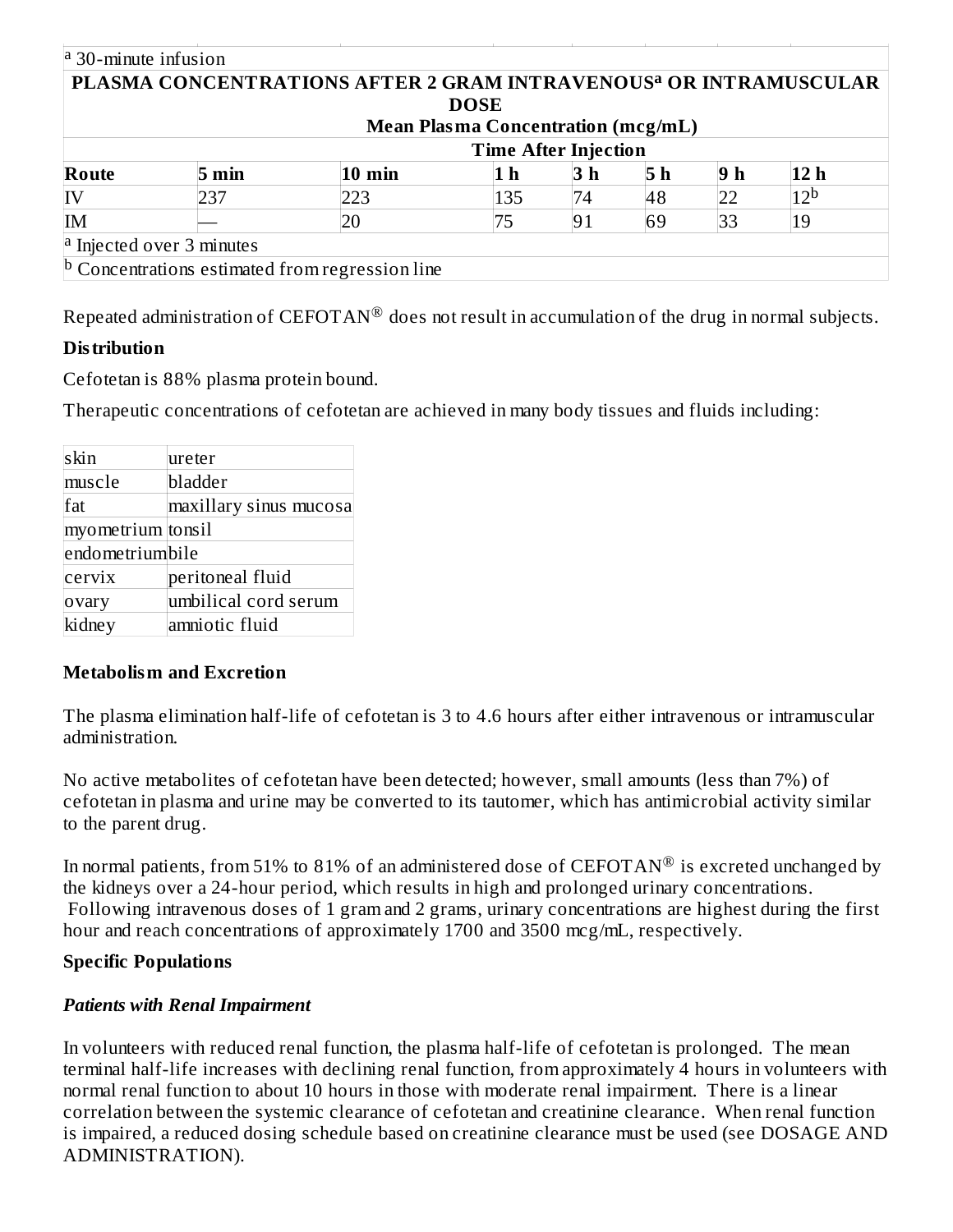### *Geriatric patients*

In pharmacokinetic studies of eight elderly patients (greater than 65 years) with normal renal function and six healthy volunteers (aged 25 to 28 years), mean±SD) Total Body Clearance (1.8±0.1 *vs.* 1.8±0.3 L/h) and mean±SD Volume of Distribution (10.4±1.2 *vs.* 10.3±1.6 L) were similar following administration of a one gram intravenous bolus dose.

### **Microbiology**

### **Mechanism of Action**

Cefotetan is a bactericidal agent that acts by inhibition of bacterial cell wall synthesis. Cefotetan has activity in the presence of some beta-lactamases, both penicillinases and cephalosporinases, of gramnegative and gram-positive bacteria.

### **Resistance**

Resistance to cefotetan is primarily through hydrolysis by some beta-lactamases, alteration of penicillin –binding proteins (PBPs) and decreased permeability.

### **Antimicrobial Activity**

Cefotetan has been shown to be active against most isolates of the following microorganisms both *in vitro* and in clinical infections (see INDICATIONS AND USAGE).

### **Gram-Negative Bacteria**

*Escherichia coli Haemophilus influenza Klebsiella* species (including *K. pneumoniae*) *Morganella morganii Neisseria gonorrhoeae Proteus mirabilis Proteus vulgaris Providencia rettgeri Serratia marcescens* **Gram-Positive Bacteria** *Staphylococcus aureus* (methicillin-susceptible isolates only) *Staphylococcus epidermidis* (methicillin-susceptible isolates only) *Streptococcus agalactiae Streptococcus pneumoniae Streptococcus pyogenes Streptococcus* species **Anaerobes** *Prevotella bivia Prevotella disiens*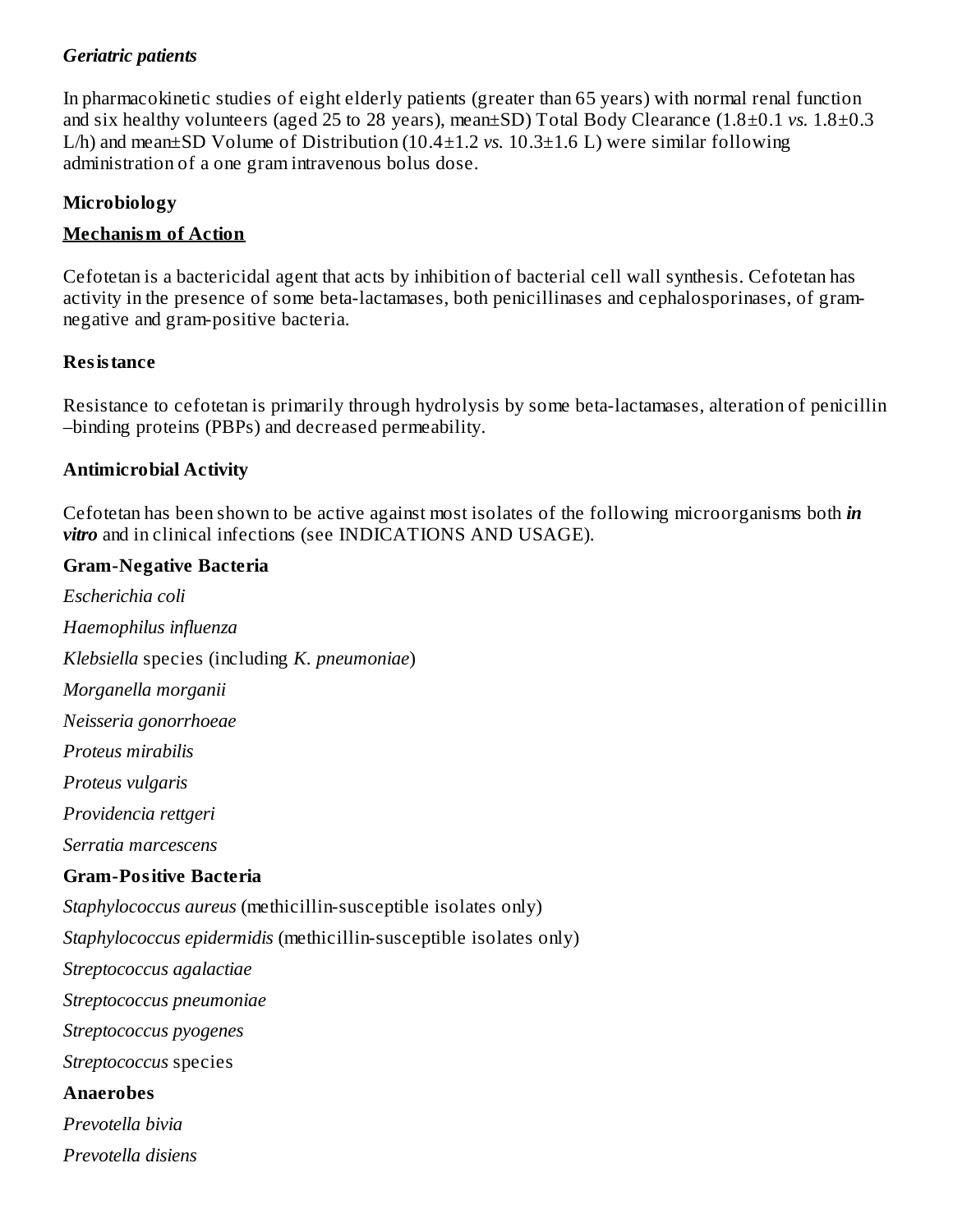*Bacteroides fragilis Prevotella melaninogenica Bacteroides vulgatus Fusobacterium* species *Clostridium* species *Peptococcus niger Peptostreptococcus* species

The following *in vitro* data are available but their clinical significance is unknown. At least 90 percent of the following bacteria exhibit an *in vitro* minimum inhibitory concentration (MIC) less than or equal to the susceptible breakpoint for cefotetan against isolates of similar genus or organism group. However, the efficacy of cefotetan in treating clinical infections caused by these bacteria has not been established in adequate and well-controlled clinical trials.

## **Gram-Negative Bacteria**

*Citrobacter* species (including *C. koseri* and *C. freundii* ) *Moraxella catarrhalis Salmonella* species *Serratia* species *Shigella* species *Yersinia enterocolitica* **Anaerobes** *Porphyromonas asaccharolytica Prevotella oralis Bacteroides splanchnicus Propionibacterium* species *Veillonella* species

## **Sus ceptibility Testing**

For specific information regarding susceptibility test interpretive criteria and associated test methods and quality control standards recognized by FDA for this drug, please see: https://www.fda.gov/STIC.

## **INDICATIONS AND USAGE**

To reduce the development of drug-resistant bacteria and maintain the effectiveness of CEFOTAN $^{\circledR}$ and other antibacterial drugs,  $\text{CEFOTAN}^{\circledR}$  should be used only to treat or prevent infections that are proven or strongly suspected to be caused by susceptible bacteria. When culture and susceptibility information are available, they should be considered in selecting or modifying antibacterial therapy. In the absence of such data, local epidemiology and susceptibility patterns may contribute to the empiric selection of therapy.

## **Treatment**

CEFOTAN<sup>®</sup> (cefotetan for Injection, USP) is indicated for the therapeutic treatment of the following infections when caused by susceptible strains of the designated organisms: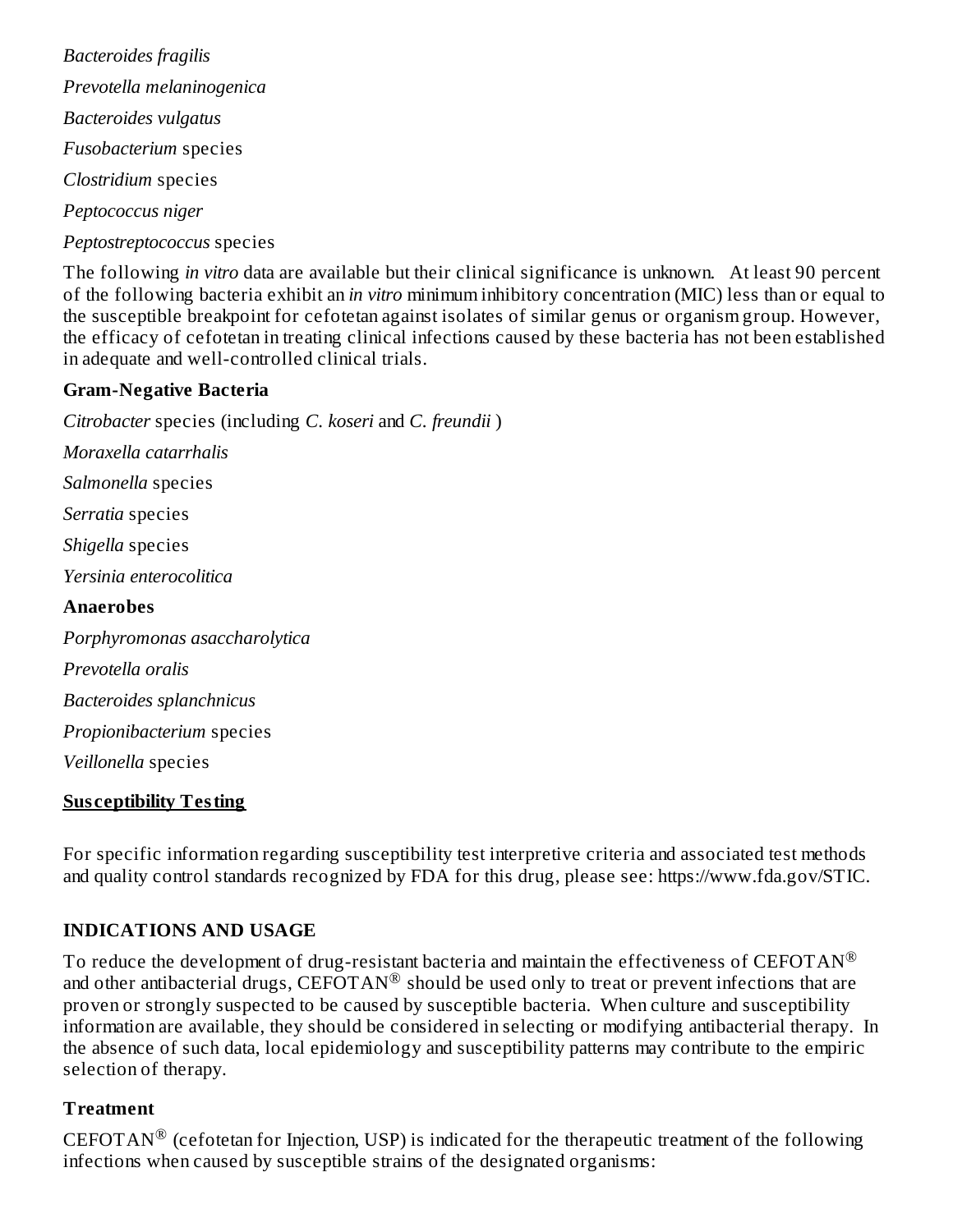**Urinary Tract Infections** caused by *E. coli, Klebsiella* spp (including *K. pneumoniae* ), *Proteus mirabilis, Proteus vulgaris* , *Providencia rettgeri* , and *Morganella morganii* ).

**Lower Respiratory Tract Infections** caused by *Streptococcus pneumoniae* , *Staphylococcus aureus(methicillin-susceptible*), *Haemophilus influenzae*, *Klebsiella* species (including *K. pneumoniae* ), *E. coli* , *Proteus mirabilis* , and *Serratia marcescens.\**

**Skin and Skin Structure Infections** due to *Staphylococcus aureus* (methicillin-susceptible), *Staphylococcus epidermidis* (methicillin susceptible), *Streptococcus pyogenes*, *Streptococcus* species, *Escherichia coli*, *Klebsiella pneumoniae*, *Peptococcus niger*\*, *Peptostreptococcus* species.

**Gynecologic Infections** caused by *Staphylococcus aureus* (methicillin susceptible), *Staphylococcus epidermidis* (methicillin susceptible, *Streptococcus* species, *Streptococcus agalactiae*, *E. coli*, *Proteus mirabilis*, *Neisseria gonorrhoeae*, *Bacteroides fragilis, Prevotella melaninogenica Bacteroides vulgatus*, *Fusobacterium* species\*, and gram- positive anaerobic cocci (including *Peptococcus niger* and *Peptostreptococcus* species).

Cefotetan, like other cephalosporins, has no activity against *Chlamydia trachomatis.* Therefore, when cephalosporins are used in the treatment of pelvic inflammatory disease, and *C. trachomatis* is one of the suspected pathogens, appropriate antichlamydial coverage should be added.

**Intra-abdominal lnfections** caused by *E. coli*, *Klebsiella* species (including *K. pneumoniae*), *Streptococcus* species, *Bacteroides fragilis, Prevotella melaninogenica, Bacteroides vulgatus* and *Clostridium* species (other than *Clostridium difficile [see WARNINGS]*)\*.

**Bone and Joint Infections** caused by *Staphylococcus aureus* (methicillin susceptible)\*.

\* Efficacy for this organism in this organ system was studied in fewer than ten infections in clinical studies

Specimens for bacteriological examination should be obtained in order to isolate and identify causative organisms and to determine their susceptibilities to cefotetan. Therapy may be instituted before results of susceptibility studies are known; however, once these results become available, the antibiotic treatment should be adjusted accordingly.

In cases of confirmed or suspected gram-positive or gram-negative sepsis or in patients with other serious infections in which the causative organism has not been identified, it is possible to use CEFOTAN<sup>®</sup> concomitantly with an aminoglycoside. Cefotetan combinations with aminoglycosides have been shown to be synergistic *in vitro* against many Enterobacteriaceae and also some other gramnegative bacteria. The dosage recommended in the labeling of both antibiotics may be given and depends on the severity of the infection and the patient's condition.

 $\mathbf{NOTE}$ : Increases in serum creatinine have occurred when  $\mathrm{CEFOTAN}^\circledR$  was given alone. If CEFOTAN<sup>®</sup> and an aminoglycoside are used concomitantly, renal function should be carefully monitored, because nephrotoxicity may be potentiated.

## **Prophylaxis**

The preoperative administration of CEFOTAN $^\circledR$  may reduce the incidence of certain postoperative infections in patients undergoing surgical procedures that are classified as clean contaminated or potentially contaminated (e.g., cesarean section, abdominal or vaginal hysterectomy, transurethral surgery, biliary tract surgery, and gastrointestinal surgery).

If there are signs and symptoms of infection, specimens for culture should be obtained for identification of the causative organism so that appropriate therapeutic measures may be initiated.

# **CONTRAINDICATIONS**

CEFOTAN $^{\circledR}$  is contraindicated in patients with a known allergy to the cephalosporin group of antibiotics and in those individuals who have experienced a cephalosporin associated hemolytic anemia.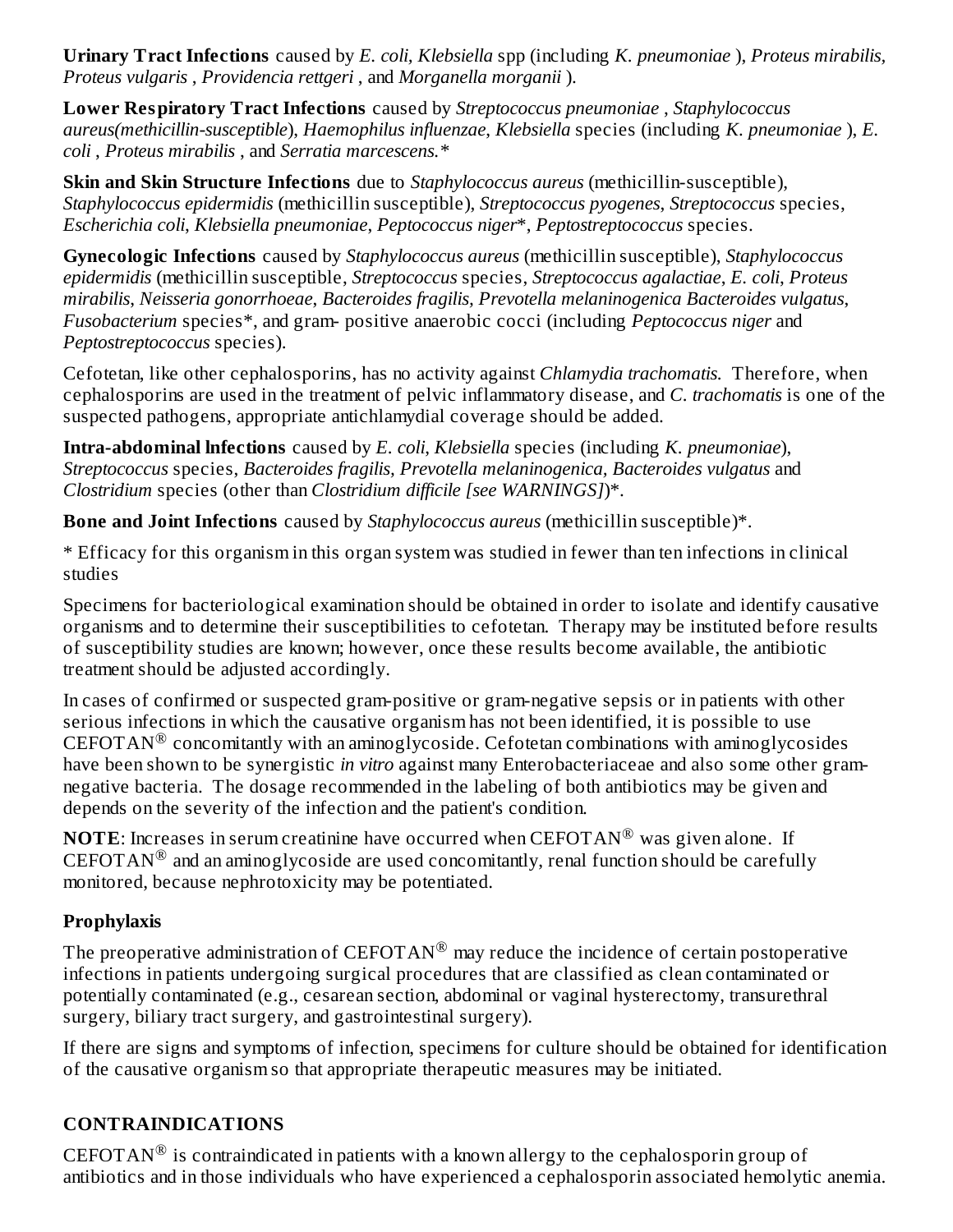#### **WARNINGS**

BEFORE THERAPY WITH CEFOTAN® IS INSTITUTED, CAREFUL INQUIRY SHOULD BE MADE TO DETERMINE WHETHER THE PATIENT HAS HAD PREVIOUS HYPERSENSITIVITY REACTIONS TO CEFOTETAN DISODIUM, CEPHALOSPORINS, PENICILLINS, OR OTHER DRUGS. IF THIS PRODUCT IS TO BE GIVEN TO PENICILLIN-SENSITIVE PATIENTS, CAUTION SHOULD BE EXERCISED BECAUSE CROSS-HYPERSENSITIVITY AMONG BETA-LACTAM ANTIBIOTICS HAS BEEN CLEARLY DOCUMENTED AND MAY OCCUR IN UP TO 10% OF PATIENTS WITH A HISTORY OF PENICILLIN ALLERGY. IF AN ALLERGIC REACTION TO CEFOTAN® OCCURS, DISCONTINUE THE DRUG. SERIOUS ACUTE HYPERSENSITIVITY REACTIONS MAY REQUIRE TREATMENT WITH EPINEPHRINE AND OTHER EMERGENCY MEASURES, INCLUDING OXYGEN, INTRAVENOUS FLUIDS, INTRAVENOUS ANTIHISTAMINES, CORTICOSTEROIDS, PRESSOR AMINES, AND AIRWAY MANAGEMENT, AS CLINICALLY INDICATED.

AN IMMUNE MEDIATED HEMOLYTIC ANEMIA HAS BEEN OBSERVED IN PATIENTS RECEIVING CEPHALOSPORIN CLASS ANTIBIOTICS. SEVERE CASES OF HEMOLYTIC ANEMIA, INCLUDING FATALITIES, HAVE BEEN REPORTED IN ASSOCIATION WITH THE ADMINISTRATION OF CEFOTETAN. SUCH REPORTS ARE UNCOMMON. THERE APPEARS TO BE AN INCREASED RISK OF DEVELOPING HEMOLYTIC ANEMIA ON CEFOTETAN RELATIVE TO OTHER CEPHALOSPORINS OF AT LEAST 3 FOLD. IF A PATIENT DEVELOPS ANEMIA ANYTIME WITHIN 2 TO 3 WEEKS SUBSEQUENT TO THE ADMINISTRATION OF CEFOTETAN, THE DIAGNOSIS OF A CEPHALOSPORIN ASSOCIATED ANEMIA SHOULD BE CONSIDERED AND THE DRUG STOPPED UNTIL THE ETIOLOGY IS DETERMINED WITH CERTAINTY. BLOOD TRANSFUSIONS MAY BE CONSIDERED AS NEEDED (see **CONTRAINDICATIONS**).

PATIENTS WHO RECEIVE COURSES OF CEFOTETAN FOR TREATMENT OR PROPHYLAXIS OF INFECTIONS SHOULD HAVE PERIODIC MONITORING FOR SIGNS AND SYMPTOMS OF HEMOLYTIC ANEMIA INCLUDING A MEASUREMENT OF HEMATOLOGICAL PARAMETERS WHERE APPROPRIATE.

*Clostridium difficile* associated diarrhea (CDAD) has been reported with use of nearly all antibacterial agents, including cefotetan, and may range in severity from mild diarrhea to fatal colitis. Treatment with antibacterial agents alters the normal flora of the colon leading to overgrowth of *C. difficile*.

*C. difficile* produces toxins A and B which contribute to the development of CDAD. Hypertoxin producing strains of *C. difficile* cause increased morbidity and mortality, as these infections can be refractory to antimicrobial therapy and may require colectomy. CDAD must be considered in all patients who present with diarrhea following antibiotic use. Careful medical history is necessary since CDAD has been reported to occur over two months after the administration of antibacterial agents.

If CDAD is suspected or confirmed, ongoing antibiotic use not directed against *C. difficile* may need to be discontinued. Appropriate fluid and electrolyte management, protein supplementation, antibiotic treatment of *C. difficile*, and surgical evaluation should be instituted as clinically indicated.

In common with many other broad-spectrum antibiotics,  $\text{CEFOTAN}^\circledR$  may be associated with a fall in prothrombin activity and, possibly, subsequent bleeding. Those at increased risk include patients with renal or hepatobiliary impairment or poor nutritional state, the elderly, and patients with cancer. Prothrombin time should be monitored and exogenous vitamin K administered as indicated.

## **PRECAUTIONS**

**General**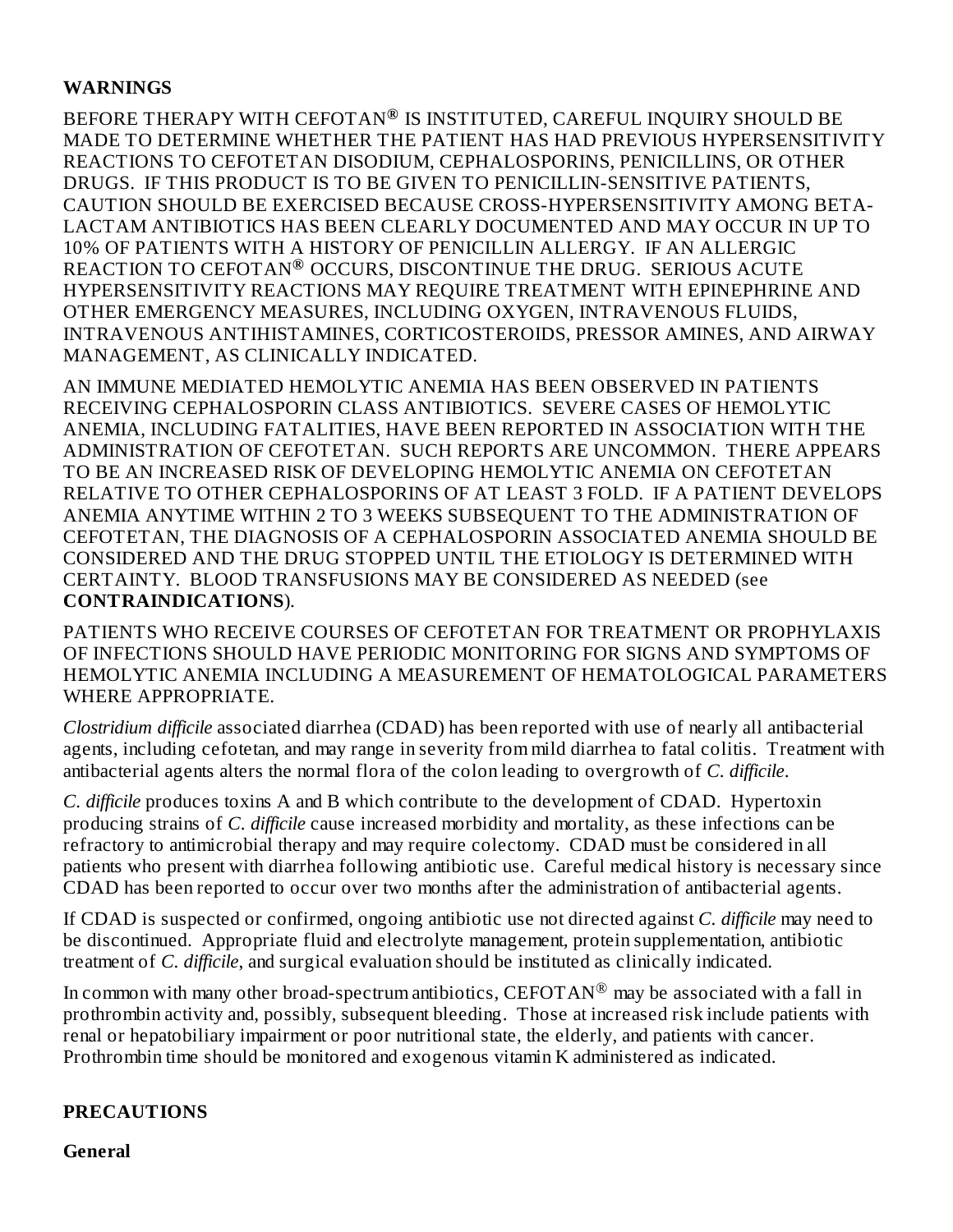Prescribing CEFOTAN $^\circledR$  in the absence of proven or strongly suspected bacterial infection or a prophylactic indication is unlikely to provide benefit to the patient and increases the risk of the development of drug-resistant bacteria.

As with other broad-spectrum antibiotics, prolonged use of  $\rm CEFOTAN^@$  may result in overgrowth of nonsusceptible organisms. Careful observation of the patient is essential. If superinfection does occur during therapy, appropriate measures should be taken.

CEFOTAN $^{\circledR}$  should be used with caution in individuals with a history of gastrointestinal disease, particularly colitis.

## **Information for Patients**

Diarrhea is a common problem caused by antibiotics which usually ends when the antibiotic is discontinued. Sometimes after starting treatment with antibiotics, patients can develop watery and bloody stools (with or without stomach cramps and fever) even as late as two or more months after having taken the last dose of the antibiotic. If this occurs, patients should contact their physician as soon as possible.

Patients should be counseled that antibacterial drugs, including  $\text{CEFOTAN}{}^{\textcircled{\tiny{\textregistered}}},$  should only be used to treat bacterial infections. They do not treat viral infections (e.g., the common cold). When CEFOTAN is prescribed to treat a bacterial infection, patients should be told that although it is common to feel better early in the course of therapy, the medication should be taken exactly as directed. Skipping doses or not completing the full course of therapy may (1) decrease the effectiveness of the immediate treatment and (2) increase the likelihood that bacteria will develop resistance and will not be treatable by CEFOTAN<sup>®</sup> (cefotetan for Injection, USP) or other antibacterial drugs in the future.

As with some other cephalosporins, a disulfiram-like reaction characterized by flushing, sweating, headache, and tachycardia may occur when alcohol (beer, wine, etc.) is ingested within 72 hours after CEFOTAN<sup>®</sup> (cefotetan for Injection, USP) administration. Patients should be cautioned about the ingestion of alcoholic beverages following the administration of CEFOTAN®.

## **Drug Interactions**

Increases in serum creatinine have occurred when  $\mathrm{CEFOTAN}^\circledR$  was given alone. If  $\mathrm{CEFOTAN}^\circledR$  and an aminoglycoside are used concomitantly, renal function should be carefully monitored, because nephrotoxicity may be potentiated.

## **Drug/Laboratory Test Interactions**

The administration of CEFOTAN $^\circledR$  may result in a false positive reaction for glucose in the urine using Clinitest<sup>®‡</sup>, Benedict's solution, or Fehling's solution. It is recommended that glucose tests based on enzymatic glucose oxidase be used.

As with other cephalosporins, high concentrations of cefotetan may interfere with measurement of serum and urine creatinine levels by Jaffé reaction and produce false increases in the levels of creatinine reported.

## **Carcinogenesis, Mutagenesis, Impairment of Fertility**

Although long-term studies in animals have not been performed to evaluate carcinogenic potential, no mutagenic potential of cefotetan was found in standard laboratory tests.

Cefotetan has adverse affects on the testes of prepubertal rats. Subcutaneous administration of 500 mg/kg/day (approximately 0.8 times the maximum adult human dose on a body surface area basis) on days 6 to 35 of life (thought to be developmentally analogous to late childhood and prepuberty in humans) resulted in reduced testicular weight and seminiferous tubule degeneration in 10 of 10 animals. Affected cells included spermatogonia and spermatocytes; Sertoli and Leydig cells were unaffected. Incidence and severity of lesions were dose-dependant; at 120 mg/kg/day (0.2 times the maximum human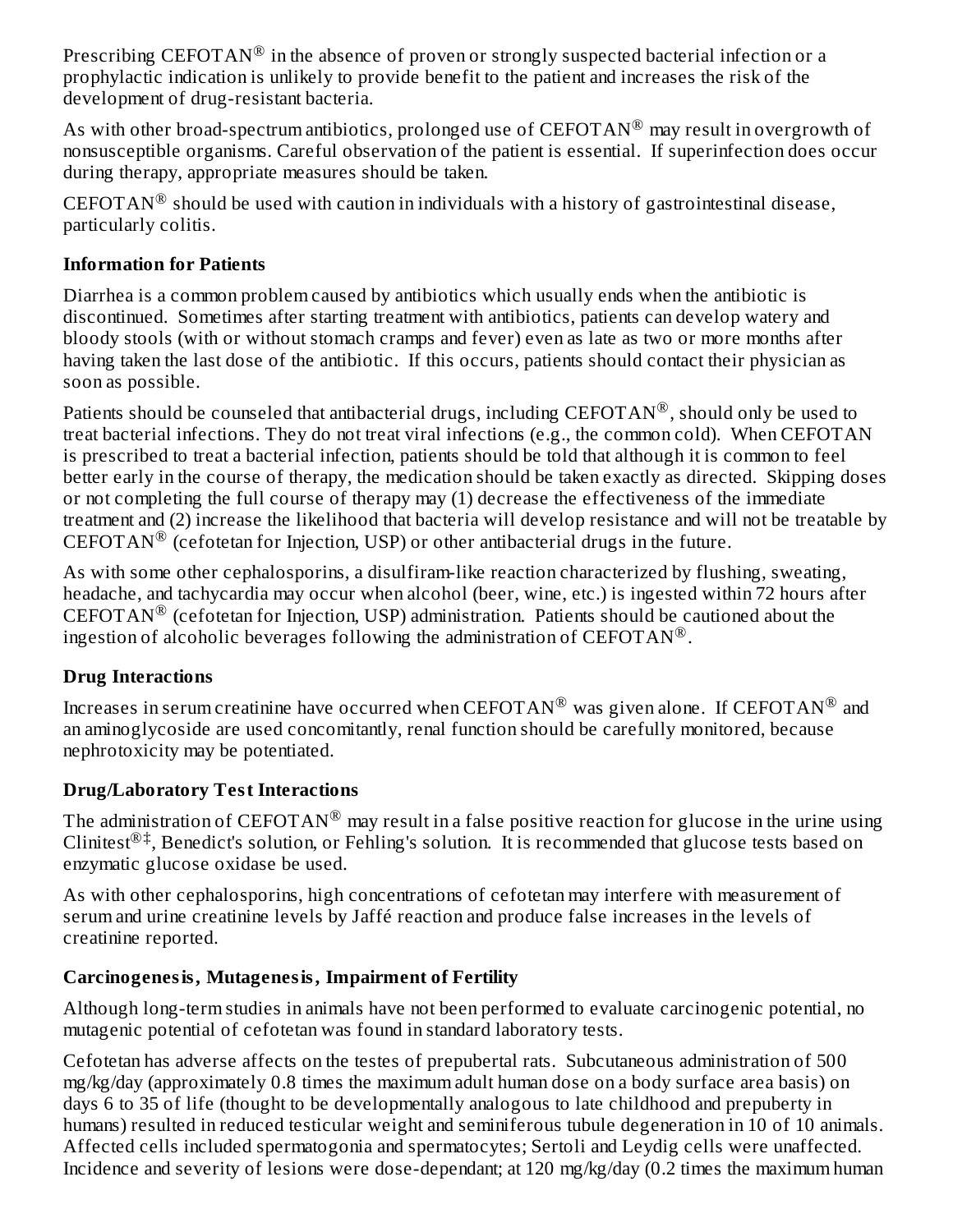dose on a body surface area basis) only 1 of 10 treated animals was affected, and the degree of degeneration was mild.

Similar lesions have been observed in experiments of comparable design with other methylthiotetrazole-containing antibiotics and impaired fertility has been reported, particularly at high dose levels. No testicular effects were observed in 7-week-old rats treated with up to 1000 mg/kg/day subcutaneous for 5 weeks, or in infant dogs (3 weeks old) that received up to 300 mg/kg/day intravenous for 5 weeks (both 1.6 times the maximum recommended human dose on a body surface area basis). The relevance of these findings to humans is unknown.

## **Pregnancy**

#### **Teratogenic Effects. Pregnancy Category B**

There are, however, no adequate and well-controlled studies in pregnant women. Because animal reproduction studies are not always predictive of human response, this drug should be used during pregnancy only if clearly needed.

Reproduction studies have been performed in rats and monkeys at doses of up to 2000 and 600 mg/kg/day, or 3 and 2 times the maximum recommended human dose on a body surface area basis. and have revealed no evidence of impaired fertility or harm to the fetus due to cefotetan.

## **Nursing Mothers**

Cefotetan is excreted in human milk in very low concentrations. Caution should be exercised when cefotetan is administered to a nursing woman.

## **Pediatric Us e**

Safety and effectiveness in pediatric patients have not been established.

# **Geriatric Us e**

Of the 925 subjects who received cefotetan in clinical studies, 492 (53%) were 60 years and older, while 76 (8%) were 80 years and older. No overall differences in safety or effectiveness were observed between these subjects and younger subjects, and the other reported clinical experience has not identified differences in responses between elderly and younger patients, but greater sensitivity of some older individuals cannot be ruled out.

This drug is known to be substantially excreted by the kidney, and the risk of toxic reactions to this drug may be greater in patients with impaired renal function. Because elderly patients are more likely to have decreased renal function, care should be taken in dose selection, and it may be useful to monitor renal function (see DOSAGE AND ADMINISTRATION, *Impaired Renal Function*).

# **ADVERSE REACTIONS**

In clinical studies, the following adverse effects were considered related to CEFOTAN therapy. Those appearing in italics have been reported during postmarketing experience.

**Gastrointestinal:**symptoms occurred in 1.5% of patients, the most frequent were diarrhea (1 in 80) and nausea (1 in 700); *pseudomembranous colitis.* Onset of pseudomembranous colitis symptoms may occur during or after antibiotic treatment or surgical prophylaxis (see **WARNINGS**).

**Hematologic**: laboratory abnormalities occurred in 1.4% of patients and included eosinophilia (1 in 200), positive direct Coombs test (1 in 250), and thrombocytosis (1 in 300); *agranulocytosis*, *hemolytic anemia*, *leukopenia*, *thrombocytopenia, and prolonged prothrombin time with or without bleeding.*

**Hepatic:** enzyme elevations occurred in 1.2% of patients and included a rise in ALT (SGPT) (1 in 150), AST (SGOT) (1 in 300), alkaline phosphatase (1 in 700), and LDH (1 in 700).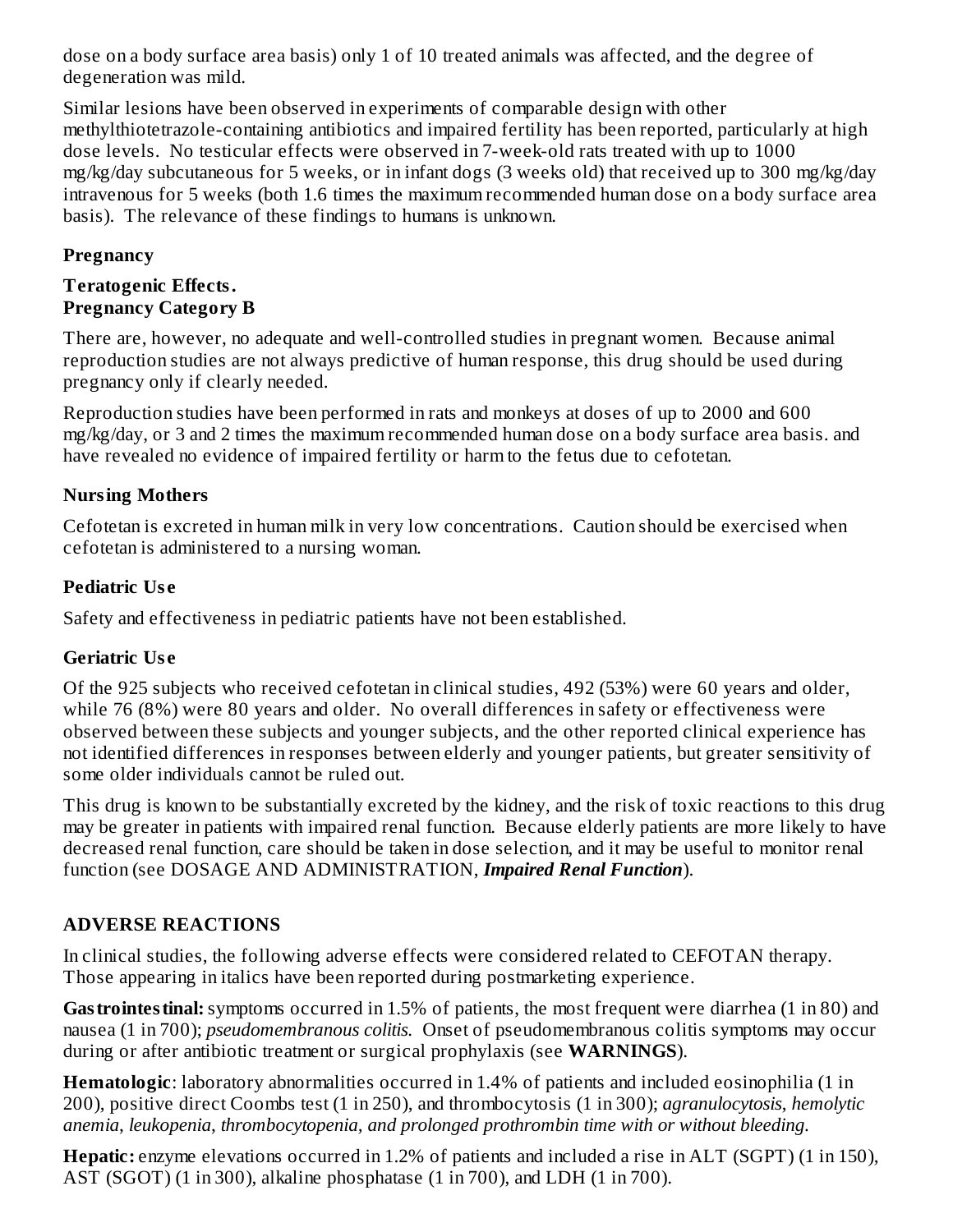**Hypers ensitivity:** reactions were reported in 1.2% of patients and included rash (1 in 150) and itching (1 in 700); *anaphylactic reactions and urticaria.*

**Local**: effects were reported in less than 1% of patients and included phlebitis at the site of injection (1 in 300), and discomfort (1 in 500).

**Renal**: *Elevations in BUN and serum creatinine have been reported*.

**Urogenital**: *Nephrotoxicity has rarely been reported.*

## **Mis cellaneous**: *Fever*

In addition to the adverse reactions listed above which have been observed in patients treated with cefotetan, the following adverse reactions and altered laboratory tests have been reported for cephalosporin-class antibiotics: pruritus, Stevens-Johnson syndrome, erythema multiforme, toxic epidermal necrolysis, vomiting, abdominal pain, colitis, superinfection, vaginitis including vaginal candidiasis, renal dysfunction, toxic nephropathy, hepatic dysfunction including cholestasis, aplastic anemia, hemorrhage, elevated bilirubin, pancytopenia, and neutropenia.

Several cephalosporins have been implicated in triggering seizures, particularly in patients with renal impairment, when the dosage was not reduced (see **DOSAGE AND ADMINISTRATION** and **OVERDOSAGE**). If seizures associated with drug therapy occur, the drug should be discontinued. Anticonvulsant therapy can be given if clinically indicated.

To report **SUSPECTED ADVERSE REACTIONS**, contact Teligent Pharma, Inc. at 1-856-697-1441, or FDA at 1-800-FDA-1088 or www.fda.gov/medwatch.

## **OVERDOSAGE**

Information on overdosage with  $\text{CEFOTAN}^{\circledR}$  in humans is not available. If overdosage should occur, it should be treated symptomatically and hemodialysis considered, particularly if renal function is compromised.

## **DOSAGE AND ADMINISTRATION**

## **Treatment**

The usual adult dosage is 1 gram(g) or 2 grams of CEFOTAN® (cefotetan for Injection, USP) administered intravenously or intramuscularly. Proper dosage and route of administration should be determined by the condition of the patient, severity of the infection, and susceptibility of the causative organism.

| General Guidelines for Dosage of CEFOTAN® (cefotetan for Injection, USP) |                   |                                                                                                                                                                             |  |  |  |
|--------------------------------------------------------------------------|-------------------|-----------------------------------------------------------------------------------------------------------------------------------------------------------------------------|--|--|--|
| <b>Type of Infection</b>                                                 | <b>Daily Dose</b> | <b>Frequency and Route</b>                                                                                                                                                  |  |  |  |
| <b>Urinary Tract</b>                                                     | 1 g to 4 g        | 500 mg every 12 hours intravenous or<br>intramuscular<br>1 or 2 g every 24 hours intravenous or<br>intramuscular<br>1 or 2 g every 12 hours intravenous or<br>intramuscular |  |  |  |
| Skin & Skin                                                              |                   |                                                                                                                                                                             |  |  |  |
| Structure                                                                | 2g                | 2 g every 24 hours intravenous<br>1 g every 12 hours intravenous or intramuscular                                                                                           |  |  |  |
| Mild - Moderate <sup>a</sup>                                             |                   |                                                                                                                                                                             |  |  |  |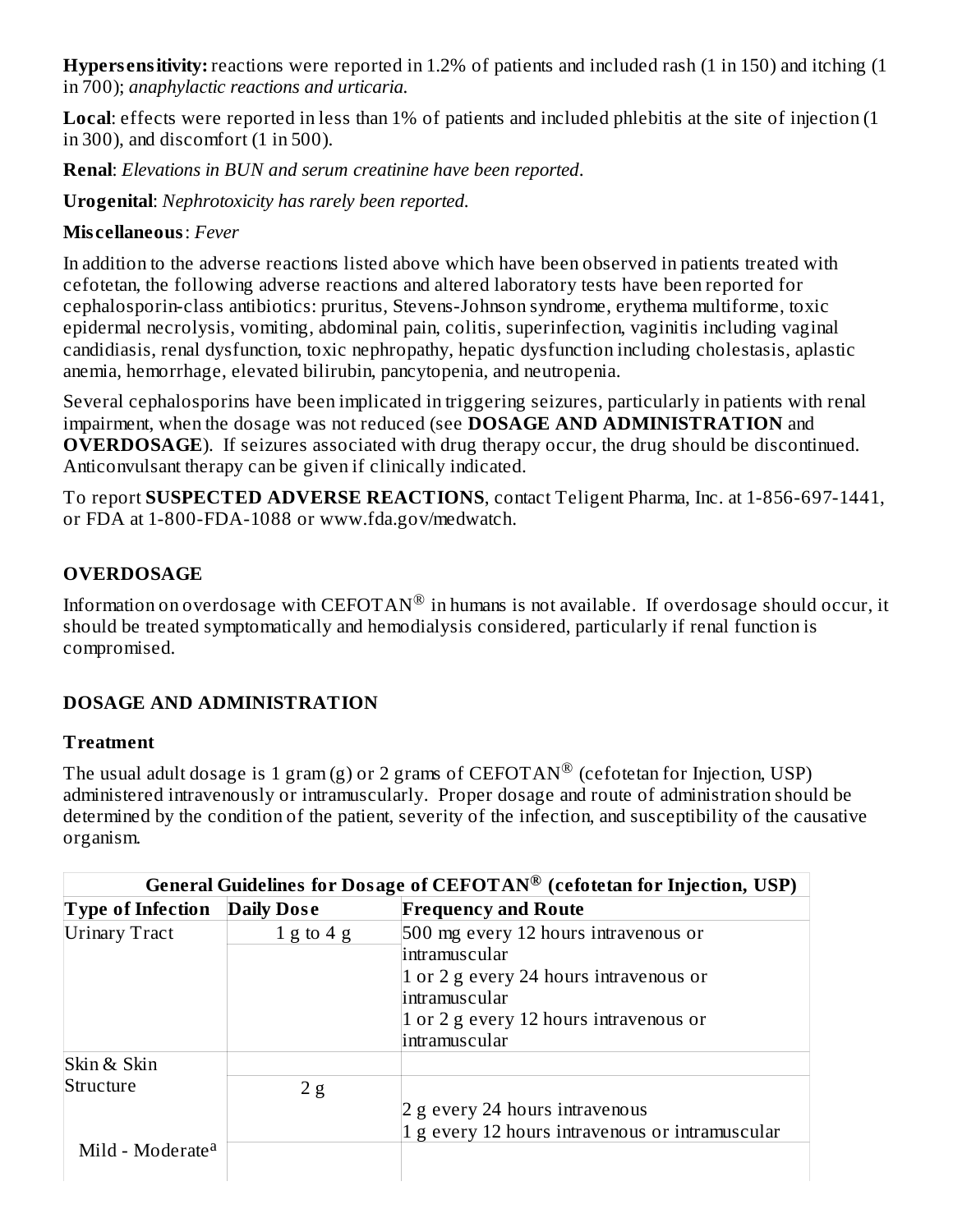| Severe           | 4g                   | 2 g every 12 hours intravenous                            |
|------------------|----------------------|-----------------------------------------------------------|
| Other Sites      | 2 g to 4 g           | 1 g or 2 g every 12 hours intravenous or<br>intramuscular |
| Severe           | 4 grams              | 2 g every 12 hours intravenous                            |
| Life-Threatening | 6 grams <sup>b</sup> | 3 g every 12 hours intravenous                            |

*Klebsiella pneumoniae* skin and skin structure infections should be treated with 1 or 2 grams every 12 *a* hours intravenous or intramuscular.

 $^{\rm b}$  Maximum daily dosage should not exceed 6 grams.

If *Chlamydia trachomatis* is a suspected pathogen in gynecologic infections, appropriate antichlamydial coverage should be added, since cefotetan has no activity against this organism.

## **Prophylaxis**

To prevent postoperative infection in clean contaminated or potentially contaminated surgery in adults, the recommended dosage is 1 or 2 g of CEFOTAN<sup>®</sup> (cefotetan for Injection, USP) administered once, intravenously, 30 to 60 minutes prior to surgery. In patients undergoing cesarean section, the dose should be administered as soon as the umbilical cord is clamped.

## **Impaired Renal Function**

When renal function is impaired, a reduced dosage schedule must be employed. The following dosage guidelines may be used.

| <b>DOSAGE GUIDELINES FOR PATIENTS WITH IMPAIRED RENAL FUNCTION</b> |                           |                |  |  |  |
|--------------------------------------------------------------------|---------------------------|----------------|--|--|--|
| <b>Creatinine Clearance</b>                                        |                           |                |  |  |  |
| mL/min                                                             | <b>Dose</b>               | Frequency      |  |  |  |
| Greater than 30                                                    | Usual Recommended Dosage* | Every 12 hours |  |  |  |
| $ 10 \text{ to } 30$                                               | Usual Recommended Dosage* | Every 24 hours |  |  |  |
| Less than 10                                                       | Usual Recommended Dosage* | Every 48 hours |  |  |  |

\* Dose determined by the type and severity of infection, and susceptibility of the causative organism.

Alternatively, the dosing interval may remain constant at 12 hour intervals, but the dose reduced to onehalf the usual recommended dose for patients with a creatinine clearance of 10 to 30 mL/min, and onequarter the usual recommended dose for patients with a creatinine clearance of less than 10 mL/min.

When only serum creatinine levels are available, creatinine clearance may be calculated from the following formula. The serum creatinine level should represent a steady state of renal function.

Males: Weight  $(kg)$  x  $(140 - age)$ 

72 x serum creatinine (mg/100 mL)

Females: 0.85 x value for males

Cefotetan is dialyzable and it is recommended that for patients undergoing intermittent hemodialysis, one-quarter of the usual recommended dose be given every 24 hours on days between dialysis and onehalf the usual recommended dose on the day of dialysis.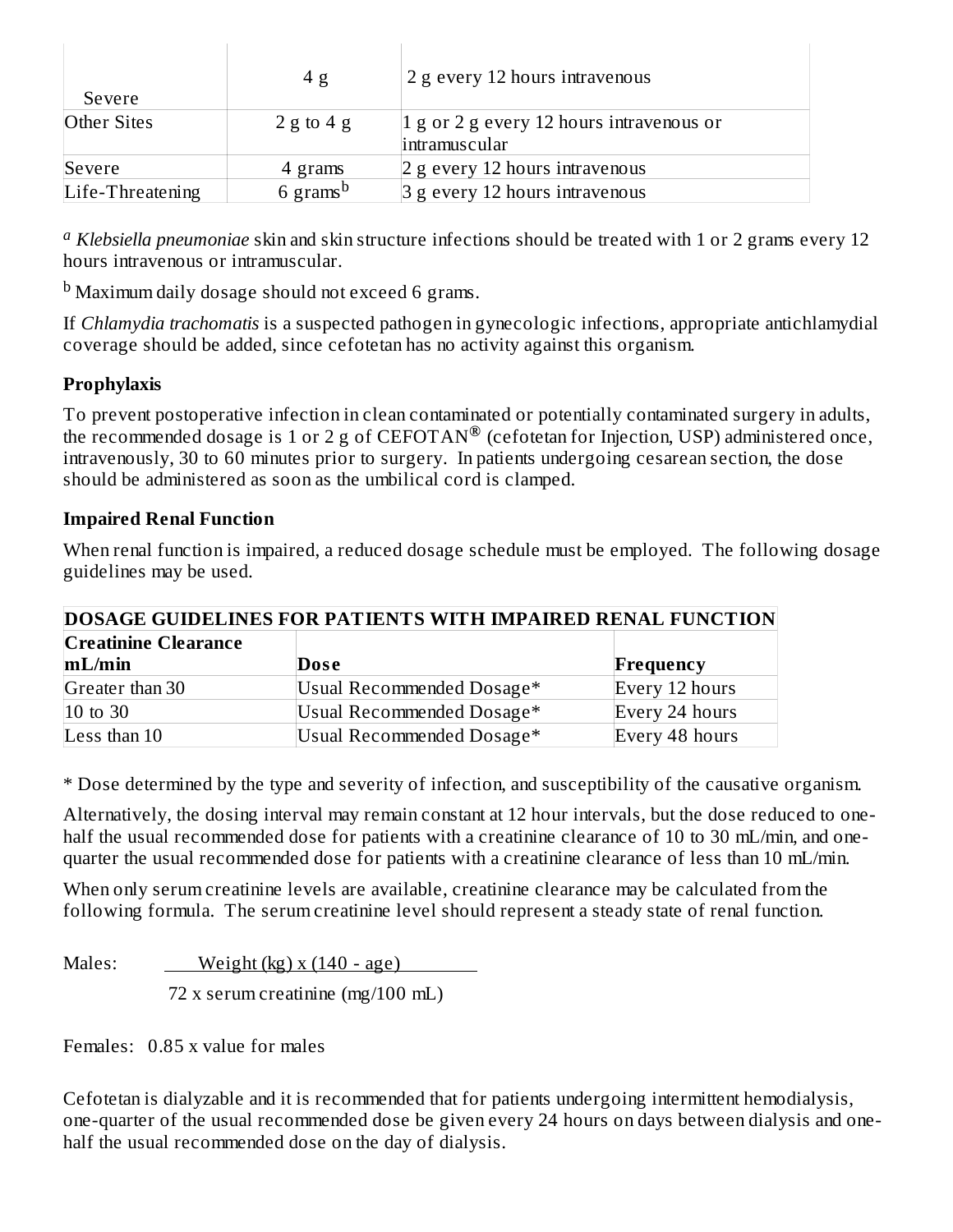## **Preparation of Solution**

### **For Intravenous Us e**

Reconstitute with Sterile Water for Injection. Shake to dissolve and let stand until clear.

|          |                      | Amount of Approximate Withdrawable Approximate |                                    |
|----------|----------------------|------------------------------------------------|------------------------------------|
|          |                      | Diluent Volume (mL)                            | $ Average$ Concentration $(mg/mL)$ |
|          | Vial Size Added (mL) |                                                |                                    |
| $1$ gram | - 10                 | 10.5                                           | 195                                |
| $2$ gram | $10$ to $20$         | $ 11 \text{ to } 21$                           | 182 to 95                          |

## **For Intramus cular Us e**

Reconstitute with Sterile Water for Injection; Bacteriostatic Water for Injection; Sodium Chloride Injection 0.9%, USP; 0.5% Lidocaine HCl; or 1% Lidocaine HCl. Shake to dissolve and let stand until clear.

|                 |                      | Amount of Approximate Withdrawable Approximate<br>Diluent Volume (mL) | <b>Average Concentration</b> |
|-----------------|----------------------|-----------------------------------------------------------------------|------------------------------|
|                 | Vial Size Added (mL) |                                                                       | (mg/mL)                      |
| $\vert$ 1 gram  |                      | 2.5                                                                   | 400                          |
| $\sqrt{2}$ gram |                      |                                                                       | 500                          |

### **Intravenous Administration**

The intravenous route is preferable for patients with bacteremia, bacterial septicemia, or other severe or life-threatening infections, or for patients who may be poor risks because of lowered resistance resulting from such debilitating conditions as malnutrition, trauma, surgery, diabetes, heart failure, or malignancy, particularly if shock is present or impending.

For intermittent intravenous administration, a solution containing 1 gram or 2 grams of CEFOTAN® (cefotetan for Injection, USP) in Sterile Water for Injection can be injected over a period of three to five minutes. Using an infusion system, the solution may also be given over a longer period of time through the tubing system by which the patient may be receiving other intravenous solutions. Butterfly® or scalp vein-type needles are preferred for this type of infusion. However, during infusion of the solution containing CEFOTAN® (cefotetan for Injection, USP), it is advisable to discontinue temporarily the administration of other solutions at the same site.

**NOTE**: Solutions of cefotetan must not be admixed with solutions containing aminoglycosides. If CEFOTAN<sup>®</sup> and aminoglycosides are to be administered to the same patient, they must be administered separately and not as a mixed injection.

## **Intramus cular Administration**

As with all intramuscular preparations,  $\text{CEFOTAN}^{\circledR}$  (cefotetan for Injection, USP) should be injected well within the body of a relatively large muscle such as the upper outer quadrant of the buttock (i.e., gluteus maximus); aspiration is necessary to avoid inadvertent injection into a blood vessel.

## **Compatibility and Stability**

Frozen samples should be thawed at room temperature before use. After the periods mentioned below, any unused solutions or frozen material should be discarded. **DO NOT REFREEZE**.

 $\mathbf{NOTE:}$  Solutions of  $\mathsf{CEFOTAN}^\circledR$  (cefotetan for Injection, USP) must not be admixed with solutions containing aminoglycosides. If CEFOTAN® (cefotetan for Injection, USP) and aminoglycosides are to be administered to the same patient, they must be administered separately and not as a mixed injection.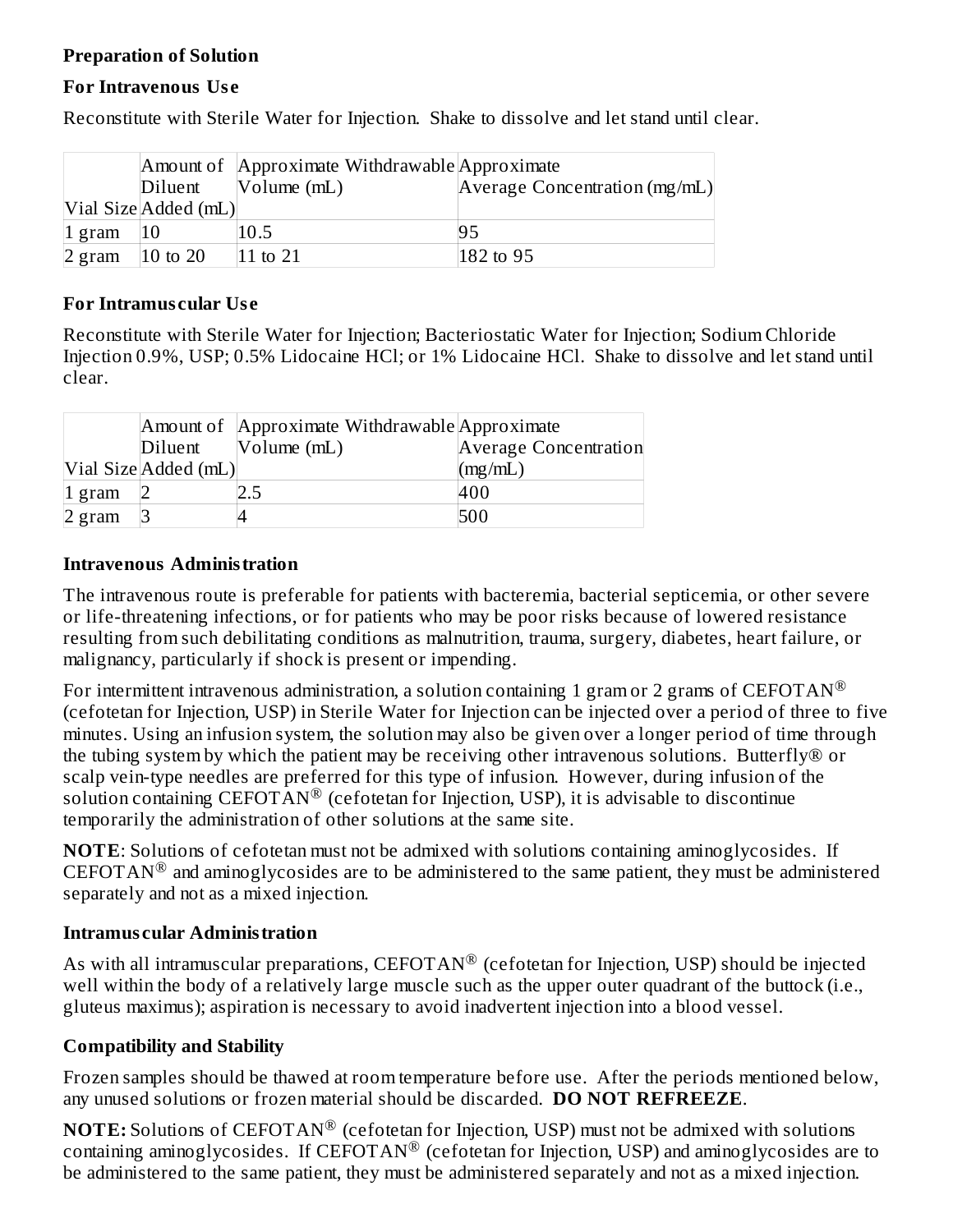## **DO NOT ADD SUPPLEMENTARY MEDICATION.**

CEFOTAN® (cefotetan for Injection, USP) reconstituted as described above (see **DOSAGE AND ADMINISTRATION,***Preparation of Solution*) maintains satisfactory potency for 24 hours at room temperature (25ºC/77ºF), for 96 hours under refrigeration (5ºC/41ºF), and for at least 1 week in the frozen state (-20ºC/-4ºF). After reconstitution and subsequent storage in disposable glass or plastic syringes, CEFOTAN<sup>®</sup> (cefotetan for Injection, USP) is stable for 24 hours at room temperature and 96 hours under refrigeration.

**NOTE**: Parenteral drug products should be inspected visually for particulate matter and discoloration prior to administration whenever solution and container permit.

## **HOW SUPPLIED**

CEFOTAN<sup>®</sup> (cefotetan for Injection, USP) is a dry, white to pale yellow powder supplied in vials containing cefotetan disodium equivalent to 1 g and 2 g cefotetan activity for intravenous and intramuscular administration. The vials should be stored at 20 $IC$  to 25 $IC$  (68 $I$  to 77 $I$  F) [see USP Controlled Room Temperature] and should be protected from light.

The following packages are available:

| NDC No.      | Strength         |                                      |
|--------------|------------------|--------------------------------------|
| 52565-052-10 | $\parallel$ gram | 10 mL vial, packaged in a tray of 10 |
| 52565-053-10 | $2$ grams        | 20 mL vial, packaged in a tray of 10 |

Vial stoppers do not contain natural rubber latex.

 $\ddagger$ Clinitest $^{\circledR}$  is a registered trademark of Ames Division, Miles Laboratories, Inc.  $\text{CEFOTAN}^{\circledR}$  is a registered trademark of Teligent Pharma, Inc.

Manufactured for: Teligent Pharma, Inc. Buena, NJ 08310 Made in Italy

Revised: November 2018

## **PACKAGE LABEL. CARTON PRINCIPAL DISPLAY PANEL, 1 Gram Carton**

**NDC 52565-052-10 Cefotan ®(Cefotetan For Injection)**

**Equivalent to 1 gram Cefotetan per vial**

**10 x 10mL Vials**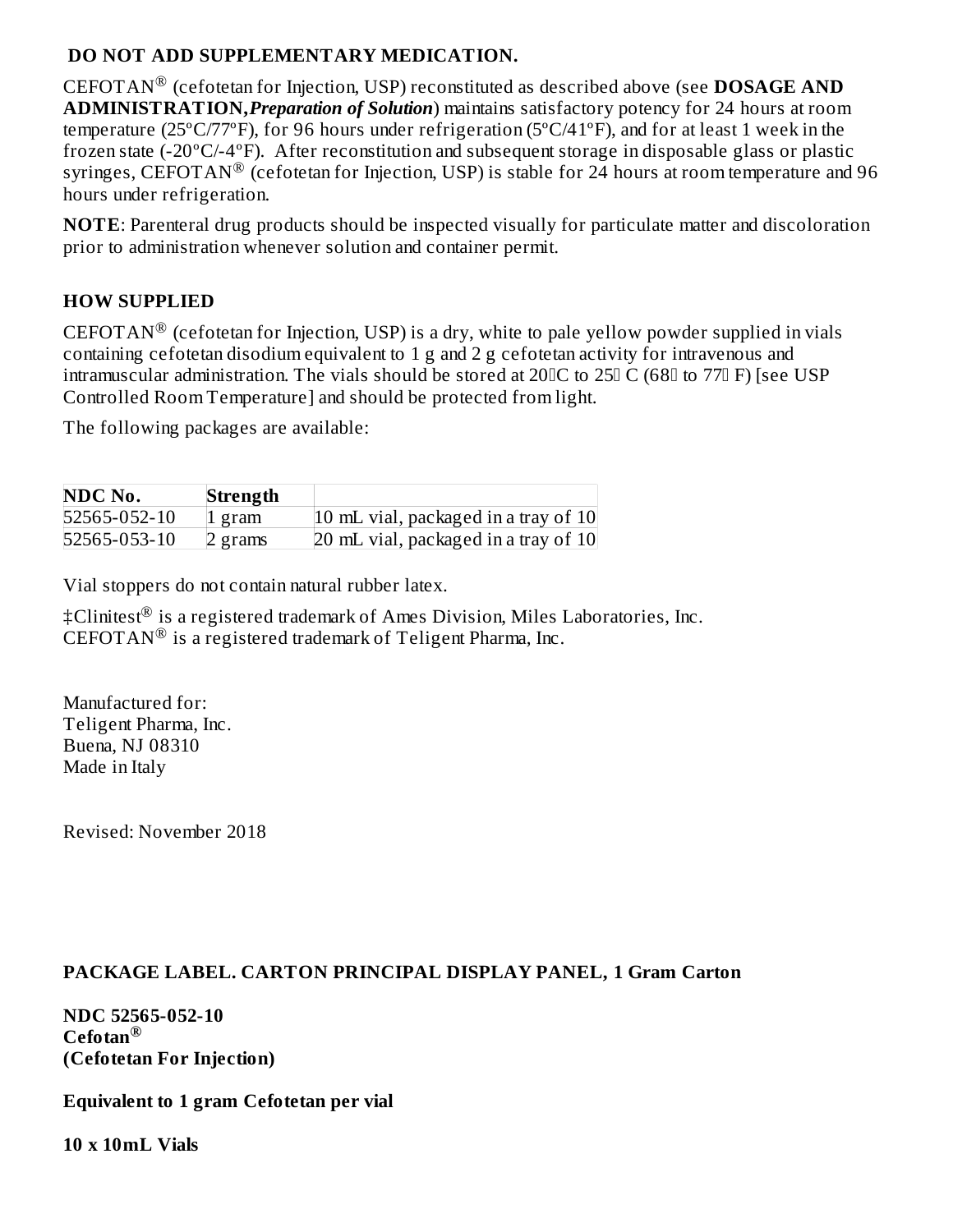## **Protect from Light**

#### **Must be reconstituted.**

#### **For intravenous infusion or intramus cular injection.**



#### **PACKAGE LABEL. CARTON PRINCIPAL DISPLAY PANEL, 2 Gram Carton**

**NDC 52565-053-10**

**Cefotan ®(Cefotetan For Injection)**

**Equivalent to 2 grams Cefotetan per vial 10 - 20 mL Vials**

**Protect from Light KEEP TOP CLOSED Must be reconstituted.**

**For intravenous infusion or intramus cular injection.**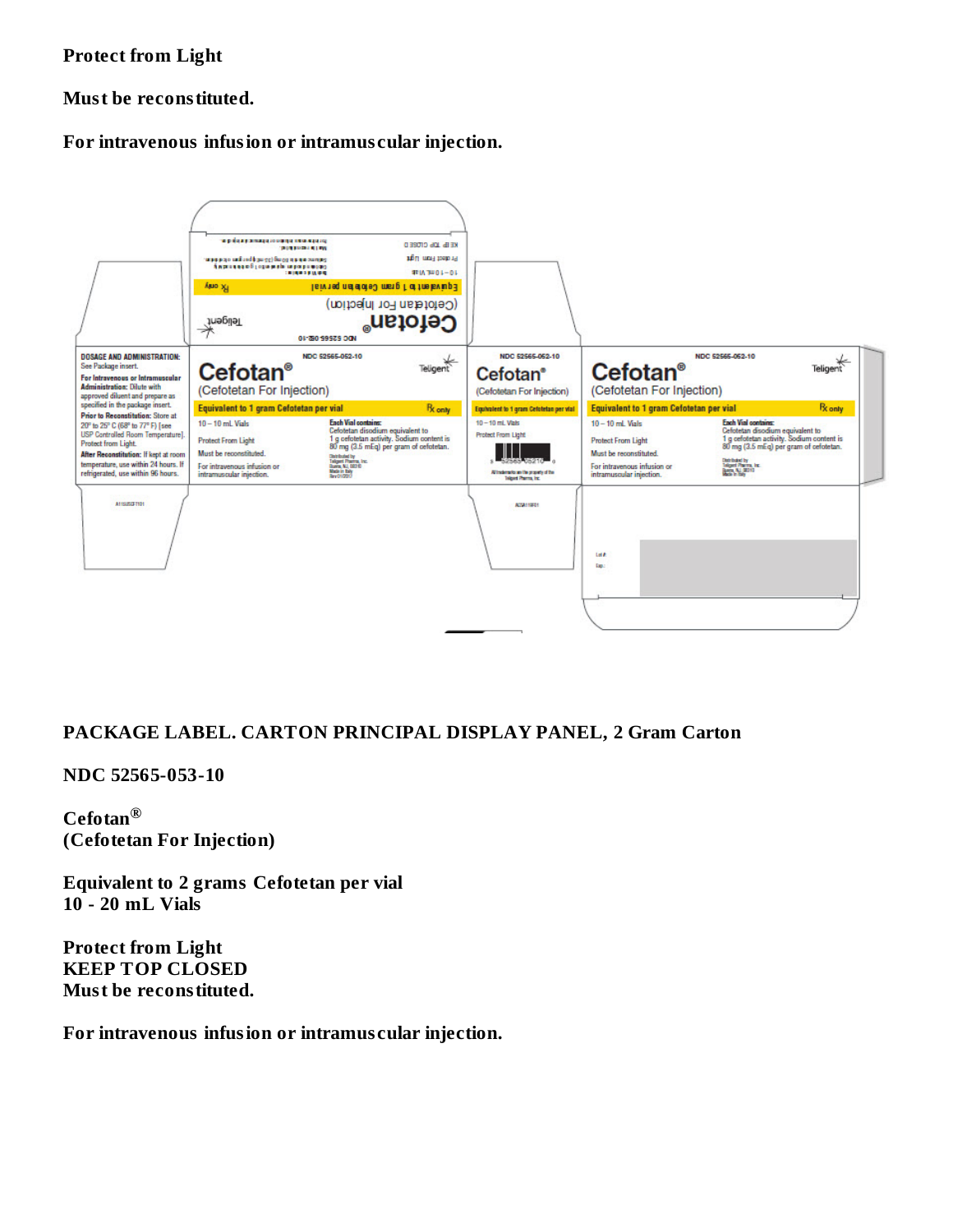

| <b>CEFOTAN</b>                                                 |                         |                    |               |  |  |  |
|----------------------------------------------------------------|-------------------------|--------------------|---------------|--|--|--|
| cefotetan disodium injection, powder, for solution             |                         |                    |               |  |  |  |
|                                                                |                         |                    |               |  |  |  |
| <b>Product Information</b>                                     |                         |                    |               |  |  |  |
| <b>Product Type</b>                                            | HUMAN PRESCRIPTION DRUG | Item Code (Source) | NDC:52565-052 |  |  |  |
| <b>Route of Administration</b>                                 |                         |                    |               |  |  |  |
|                                                                |                         |                    |               |  |  |  |
|                                                                |                         |                    |               |  |  |  |
| <b>Active Ingredient/Active Moiety</b>                         |                         |                    |               |  |  |  |
| <b>Ingredient Name</b><br><b>Basis of Strength</b><br>Strength |                         |                    |               |  |  |  |
|                                                                |                         |                    |               |  |  |  |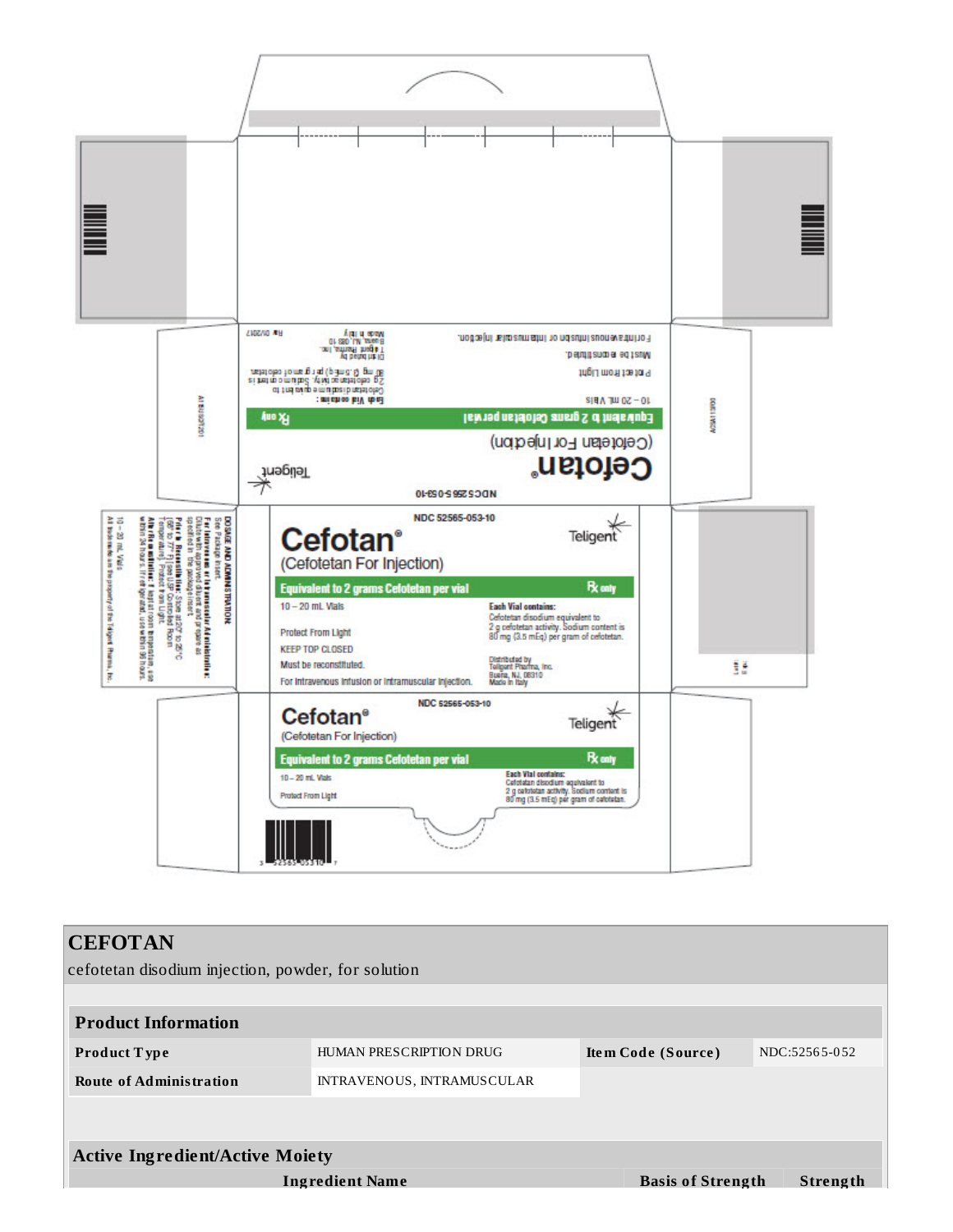| Cefotetan Disodium (UNII: 0GXP746VXB) (Cefotetan - UNII:48SPP0PA9Q) - | Cefotetan | 1 g in 10 mL |
|-----------------------------------------------------------------------|-----------|--------------|
|-----------------------------------------------------------------------|-----------|--------------|

**Ingredient Name Basis of Strength Strength**

|              | Packaging                    |                                                    |                             |                           |  |  |  |  |  |
|--------------|------------------------------|----------------------------------------------------|-----------------------------|---------------------------|--|--|--|--|--|
| #            | <b>Item Code</b>             | <b>Package Description</b>                         | <b>Marketing Start Date</b> | <b>Marketing End Date</b> |  |  |  |  |  |
|              | 1 NDC:52565-052-10           | 10 in 1 TRAY                                       | 10/01/2015                  |                           |  |  |  |  |  |
| $\mathbf{1}$ |                              | 10 mL in 1 VIAL; Type 0: Not a Combination Product |                             |                           |  |  |  |  |  |
|              |                              |                                                    |                             |                           |  |  |  |  |  |
|              |                              |                                                    |                             |                           |  |  |  |  |  |
|              | <b>Marketing Information</b> |                                                    |                             |                           |  |  |  |  |  |
|              | <b>Marketing Category</b>    | <b>Application Number or Monograph Citation</b>    | <b>Marketing Start Date</b> | <b>Marketing End Date</b> |  |  |  |  |  |
|              | <b>NDA</b>                   | NDA050588                                          | 10/01/2015                  |                           |  |  |  |  |  |
|              |                              |                                                    |                             |                           |  |  |  |  |  |

|                                                                     | <b>CEFOTAN</b>            |              |                                                    |                          |                             |               |                           |  |  |  |
|---------------------------------------------------------------------|---------------------------|--------------|----------------------------------------------------|--------------------------|-----------------------------|---------------|---------------------------|--|--|--|
| cefotetan disodium injection, powder, for solution                  |                           |              |                                                    |                          |                             |               |                           |  |  |  |
|                                                                     |                           |              |                                                    |                          |                             |               |                           |  |  |  |
| <b>Product Information</b>                                          |                           |              |                                                    |                          |                             |               |                           |  |  |  |
| Product Type                                                        |                           |              | HUMAN PRESCRIPTION DRUG                            | Item Code (Source)       |                             | NDC:52565-053 |                           |  |  |  |
| <b>Route of Administration</b>                                      |                           |              | INTRAVENOUS, INTRAMUSCULAR                         |                          |                             |               |                           |  |  |  |
|                                                                     |                           |              |                                                    |                          |                             |               |                           |  |  |  |
|                                                                     |                           |              |                                                    |                          |                             |               |                           |  |  |  |
| <b>Active Ingredient/Active Moiety</b>                              |                           |              |                                                    |                          |                             |               |                           |  |  |  |
|                                                                     |                           |              | <b>Ingredient Name</b>                             | <b>Basis of Strength</b> |                             |               | Strength                  |  |  |  |
| Cefotetan Disodium (UNII: 0GXP746VXB) (Cefotetan - UNII:48SPP0PA9Q) |                           |              |                                                    |                          | Cefotetan                   |               | 2 g in 20 mL              |  |  |  |
|                                                                     |                           |              |                                                    |                          |                             |               |                           |  |  |  |
|                                                                     |                           |              |                                                    |                          |                             |               |                           |  |  |  |
| <b>Packaging</b>                                                    |                           |              |                                                    |                          |                             |               |                           |  |  |  |
| #                                                                   | <b>Item Code</b>          |              | <b>Package Description</b>                         |                          | <b>Marketing Start Date</b> |               | <b>Marketing End Date</b> |  |  |  |
|                                                                     | 1 NDC:52565-053-10        | 10 in 1 TRAY |                                                    | 10/01/2015               |                             |               |                           |  |  |  |
| $\mathbf{1}$                                                        |                           |              | 20 mL in 1 VIAL; Type 0: Not a Combination Product |                          |                             |               |                           |  |  |  |
|                                                                     |                           |              |                                                    |                          |                             |               |                           |  |  |  |
|                                                                     |                           |              |                                                    |                          |                             |               |                           |  |  |  |
| <b>Marketing Information</b>                                        |                           |              |                                                    |                          |                             |               |                           |  |  |  |
|                                                                     | <b>Marketing Category</b> |              | <b>Application Number or Monograph Citation</b>    |                          | <b>Marketing Start Date</b> |               | <b>Marketing End Date</b> |  |  |  |
| NDA050588<br><b>NDA</b>                                             |                           |              |                                                    | 10/01/2015               |                             |               |                           |  |  |  |
|                                                                     |                           |              |                                                    |                          |                             |               |                           |  |  |  |

**Labeler -** Teligent Pharma, Inc. (011036910)

**Registrant -** Teligent Pharma, Inc. (011036910)

| <b>Establishment</b> |                |               |                            |  |  |  |  |  |
|----------------------|----------------|---------------|----------------------------|--|--|--|--|--|
| <b>Name</b>          | <b>Address</b> | <b>ID/FEI</b> | <b>Business Operations</b> |  |  |  |  |  |